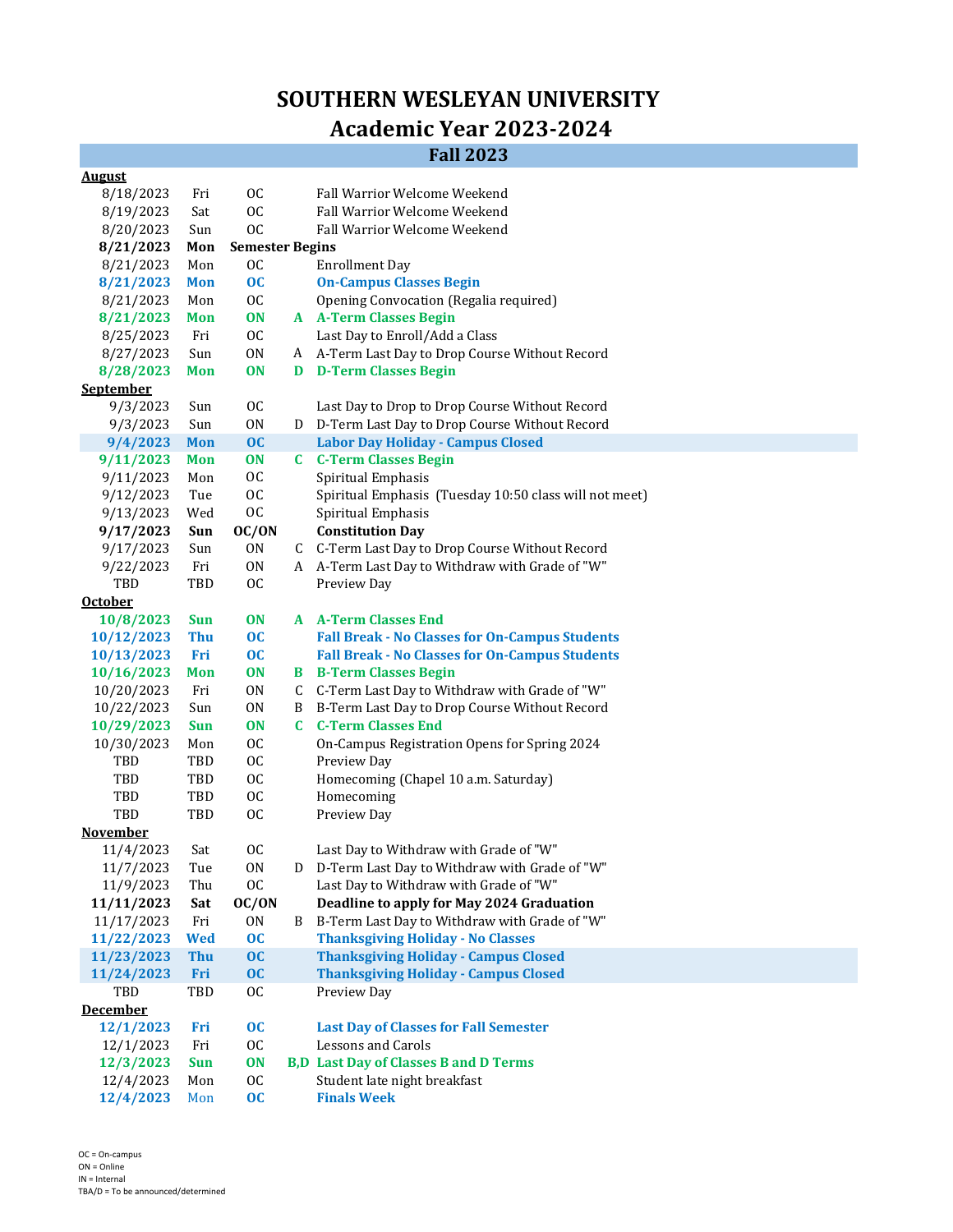| <b>Fall 2023 (Continued)</b> |            |                        |              |                                                                              |  |  |  |  |
|------------------------------|------------|------------------------|--------------|------------------------------------------------------------------------------|--|--|--|--|
| 12/5/2023                    | Tue        | oc                     |              | <b>Finals Week</b>                                                           |  |  |  |  |
| 12/6/2023                    | Wed        | oc                     |              | <b>Finals Week</b>                                                           |  |  |  |  |
| 12/7/2023                    | Thu        | oc                     |              | <b>Finals Week; Final Day of Semester</b>                                    |  |  |  |  |
| 12/8/2023                    | Fri        | OC/ON                  |              | <b>Commencement (Full Regalia Required)</b>                                  |  |  |  |  |
| 12/8/2023                    | Fri        | <b>Semester Ends</b>   |              |                                                                              |  |  |  |  |
| 12/22/2023                   | Fri        |                        |              | <b>Christmas Holiday - Campus Closed</b>                                     |  |  |  |  |
|                              |            |                        |              |                                                                              |  |  |  |  |
| Spring 2024                  |            |                        |              |                                                                              |  |  |  |  |
| <b><u>Ianuary</u></b>        |            |                        |              |                                                                              |  |  |  |  |
| 1/1/2024                     | <b>Mon</b> | OC/ON                  |              | <b>New Years' Day Observed - Campus Closed</b>                               |  |  |  |  |
| 1/2/2024                     | Tue        | <b>OC</b>              |              | Campus Re-opens                                                              |  |  |  |  |
| 1/5/2024                     | Fri        | <b>OC</b>              |              | Spring Warrior Welcome Weekend                                               |  |  |  |  |
| 1/6/2024                     | Sat        | 0C                     |              | Spring Warrior Welcome Weekend                                               |  |  |  |  |
| 1/7/2024                     | Sun        | <b>OC</b>              |              | Spring Warrior Welcome Weekend                                               |  |  |  |  |
| 1/8/2024                     | Mon        | <b>Semester Begins</b> |              |                                                                              |  |  |  |  |
| 1/8/2024                     | Mon        | <sub>0</sub>           |              | <b>Enrollment Day</b>                                                        |  |  |  |  |
| 1/8/2024                     | <b>Mon</b> | oc                     |              | <b>On-Campus Classes Begin</b>                                               |  |  |  |  |
| 1/8/2024                     | Mon        | <b>ON</b>              |              | <b>A</b> A-Term Classes Begin                                                |  |  |  |  |
| 1/12/2024                    | Fri        | 0C                     |              | Last Day to Enroll/Add a Class                                               |  |  |  |  |
| 1/14/2024                    | Sun        | 0 <sub>N</sub>         |              | A A-Term Last Day to Drop a Class Without Record                             |  |  |  |  |
| 1/15/2024                    | <b>Mon</b> | OC                     |              | Martin Luther King, Jr. Day Holiday - Campus Closed                          |  |  |  |  |
| 1/15/2024                    | <b>Mon</b> | <b>ON</b>              |              | <b>D</b> D-Term Classes Begin                                                |  |  |  |  |
| 1/21/2024                    | Sun        | 0C                     |              | Last Day to Drop Course Without Record                                       |  |  |  |  |
| 1/21/2024                    | Sun        | 0 <sub>N</sub>         |              | D D-Term Last Day to Drop a Class Without Record                             |  |  |  |  |
| 1/29/2024                    | <b>Mon</b> | <b>ON</b>              | $\mathbf{c}$ | <b>C-Term Classes Begin</b>                                                  |  |  |  |  |
| 1/29/2024                    | Mon        | 0C                     |              | Spiritual Emphasis                                                           |  |  |  |  |
| 1/30/2024<br>1/31/2024       | Tue<br>Wed | 0C<br>0C               |              | Spiritual Emphasis (Tuesday 10:50 class will not meet)<br>Spiritual Emphasis |  |  |  |  |
| <b>February</b>              |            |                        |              |                                                                              |  |  |  |  |
| 2/4/2024                     | Sun        | 0 <sub>N</sub>         |              | C C-Term Last Day to Drop a Class Without Record                             |  |  |  |  |
| 2/9/2024                     | Fri        | 0N                     |              | A A-Term Last Day to Withdraw with Grade of "W"                              |  |  |  |  |
| 2/25/2024                    | <b>Sun</b> | <b>ON</b>              |              | <b>A</b> A-Term Classes End                                                  |  |  |  |  |
| TBD                          | TBD        | <sub>OC</sub>          |              | Preview Day                                                                  |  |  |  |  |
| March                        |            |                        |              |                                                                              |  |  |  |  |
| 3/1/2024                     | Fri        | 0 <sub>N</sub>         |              | C C-Term Last Day to Withdraw with Grade of "W"                              |  |  |  |  |
| 3/4/2024                     | <b>Mon</b> | <b>ON</b>              | B            | <b>B-Term Classes Begin</b>                                                  |  |  |  |  |
| 3/4/2024                     | <b>Mon</b> | oc                     |              | <b>Spring Break - No Classes for On-Campus Students</b>                      |  |  |  |  |
| 3/5/2024                     | <b>Tue</b> | oc                     |              | <b>Spring Break - No Classes for On-Campus Students</b>                      |  |  |  |  |
| 3/6/2024                     | <b>Wed</b> | oc                     |              | <b>Spring Break - No Classes for On-Campus Students</b>                      |  |  |  |  |
| 3/7/2024                     | <b>Thu</b> | $\overline{OC}$        |              | <b>Spring Break - No Classes for On-Campus Students</b>                      |  |  |  |  |
| 3/8/2024                     | Fri        | $\overline{OC}$        |              | <b>Spring Break - No Classes for On-Campus Students</b>                      |  |  |  |  |
| 3/10/2024                    | Sun        | 0 <sub>N</sub>         | B            | B-Term Last Day to Drop Course Without Record                                |  |  |  |  |
| 3/17/2024                    | <b>Sun</b> | ON                     |              | <b>C</b> C-Term Classes End                                                  |  |  |  |  |
| 3/18/2024                    | Mon        | <b>OC</b>              |              | Registration Opens for Summer and Fall 2024                                  |  |  |  |  |
| 3/19/2024                    | Tue        | <b>OC</b>              |              | Day of Service                                                               |  |  |  |  |
| 3/19/2024                    | Tue        | 0 <sub>N</sub>         | D            | D-Term Last Day to Withdraw with Grade of "W"                                |  |  |  |  |
| 3/22/2024                    | Fri        | $_{0c}$                |              | Last Day to Withdraw with Grade of "W"                                       |  |  |  |  |
| 3/22/2024                    | Fri        | OC/ON                  |              | <b>Deadline to Apply for December 2024 Graduation</b>                        |  |  |  |  |
| 3/29/2024                    | Fri        | OC                     |              | <b>Good Friday Holiday - Campus Closed</b>                                   |  |  |  |  |
| TBD                          | TBD        | <sub>0</sub>           |              | Preview Day                                                                  |  |  |  |  |
| <b>April</b>                 |            |                        |              |                                                                              |  |  |  |  |
| 4/1/2024                     | <b>Mon</b> | OC                     |              | <b>Easter Monday - Campus Closed</b>                                         |  |  |  |  |
| 4/3/2024                     | Wed        | <b>OC</b>              |              | Honors Convocation (Regalia required)                                        |  |  |  |  |
| 4/5/2024                     | Fri        | 0 <sub>N</sub>         | B            | B-Term Last Day to Withdraw with Grade of "W"                                |  |  |  |  |
| 4/21/2024                    | Sun        | <b>ON</b>              |              | <b>B,D B and D Term Classes End</b>                                          |  |  |  |  |
| 4/26/2024                    | Fri        | oc                     |              | <b>On-Campus Last Day of Classes</b>                                         |  |  |  |  |